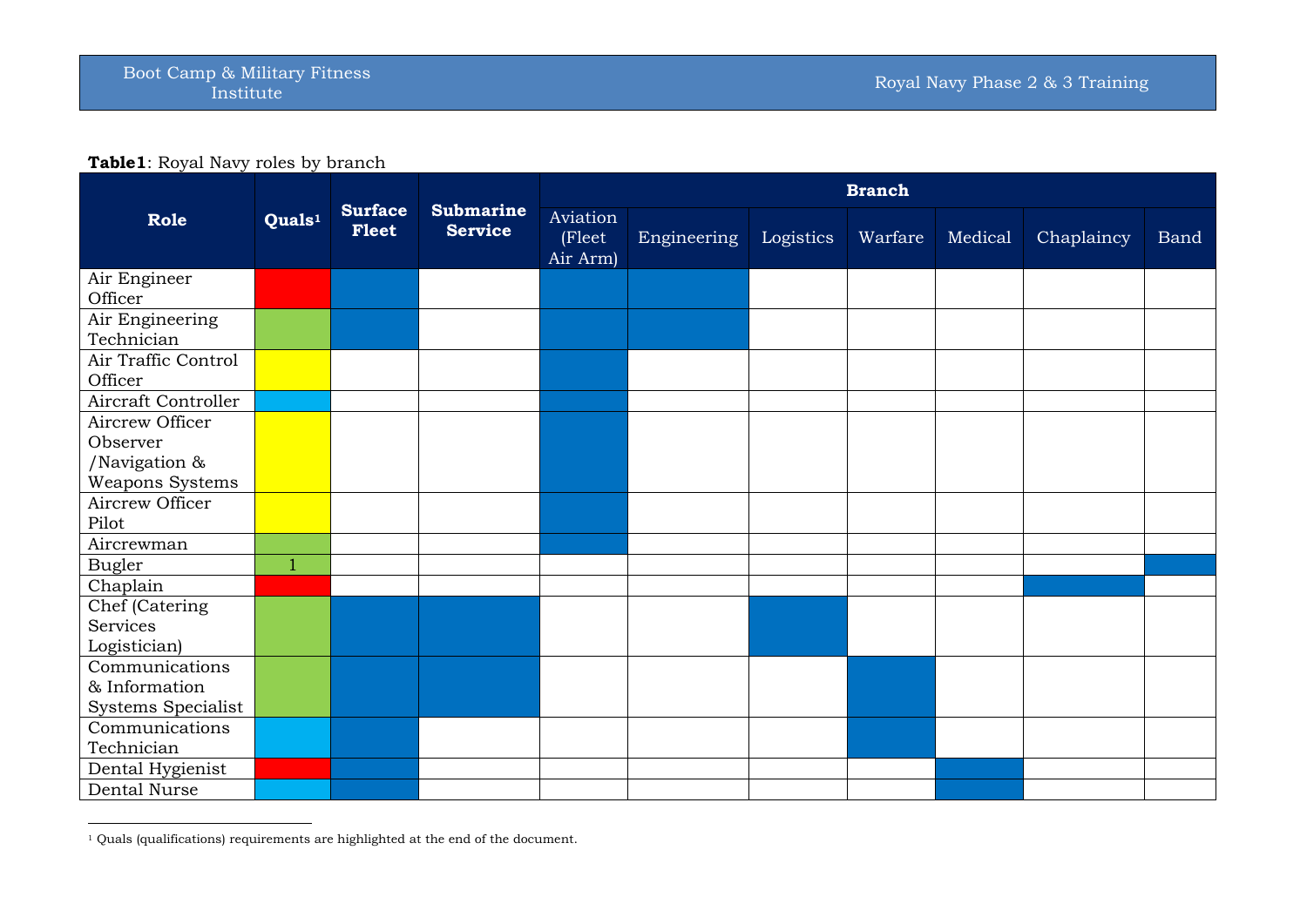| $= 1.25$ and $\frac{1}{2}$ $\frac{1}{2}$ $\frac{1}{2}$ $\frac{1}{2}$ $\frac{1}{2}$ $\frac{1}{2}$ $\frac{1}{2}$ $\frac{1}{2}$ $\frac{1}{2}$ $\frac{1}{2}$ $\frac{1}{2}$ $\frac{1}{2}$ $\frac{1}{2}$ $\frac{1}{2}$ $\frac{1}{2}$ $\frac{1}{2}$ $\frac{1}{2}$ $\frac{1}{2}$ $\frac{1}{2}$ $\frac{1}{2}$ $\frac{1}{2}$ |              |                                |                                    | <b>Branch</b>                  |             |           |         |         |            |      |  |
|--------------------------------------------------------------------------------------------------------------------------------------------------------------------------------------------------------------------------------------------------------------------------------------------------------------------|--------------|--------------------------------|------------------------------------|--------------------------------|-------------|-----------|---------|---------|------------|------|--|
| Role                                                                                                                                                                                                                                                                                                               | Quals        | <b>Surface</b><br><b>Fleet</b> | <b>Submarine</b><br><b>Service</b> | Aviation<br>(Fleet<br>Air Arm) | Engineering | Logistics | Warfare | Medical | Chaplaincy | Band |  |
| Dental Officer                                                                                                                                                                                                                                                                                                     |              |                                |                                    |                                |             |           |         |         |            |      |  |
| Engineering<br>Technician<br>(Marine                                                                                                                                                                                                                                                                               |              |                                |                                    |                                |             |           |         |         |            |      |  |
| Engineering)                                                                                                                                                                                                                                                                                                       |              |                                |                                    |                                |             |           |         |         |            |      |  |
| Engineering<br>Technician                                                                                                                                                                                                                                                                                          |              |                                |                                    |                                |             |           |         |         |            |      |  |
| (Weapon                                                                                                                                                                                                                                                                                                            |              |                                |                                    |                                |             |           |         |         |            |      |  |
| Engineering)                                                                                                                                                                                                                                                                                                       |              |                                |                                    |                                |             |           |         |         |            |      |  |
| Environmental                                                                                                                                                                                                                                                                                                      |              |                                |                                    |                                |             |           |         |         |            |      |  |
| Health Officer                                                                                                                                                                                                                                                                                                     |              |                                |                                    |                                |             |           |         |         |            |      |  |
| Hydrographic &                                                                                                                                                                                                                                                                                                     |              |                                |                                    |                                |             |           |         |         |            |      |  |
| Meteorology<br>Officer                                                                                                                                                                                                                                                                                             |              |                                |                                    |                                |             |           |         |         |            |      |  |
| Hydrographic                                                                                                                                                                                                                                                                                                       |              |                                |                                    |                                |             |           |         |         |            |      |  |
| Meteorological &<br>Oceanographic                                                                                                                                                                                                                                                                                  |              |                                |                                    |                                |             |           |         |         |            |      |  |
| Specialist                                                                                                                                                                                                                                                                                                         |              |                                |                                    |                                |             |           |         |         |            |      |  |
| Logistics Officer                                                                                                                                                                                                                                                                                                  |              |                                |                                    |                                |             |           |         |         |            |      |  |
| Marine Engineer                                                                                                                                                                                                                                                                                                    |              |                                |                                    |                                |             |           |         |         |            |      |  |
| Officer                                                                                                                                                                                                                                                                                                            |              |                                |                                    |                                |             |           |         |         |            |      |  |
| Medical Assistant<br>(General Service)                                                                                                                                                                                                                                                                             |              |                                |                                    |                                |             |           |         |         |            |      |  |
| Medical Officer                                                                                                                                                                                                                                                                                                    |              |                                |                                    |                                |             |           |         |         |            |      |  |
| Mine Clearance                                                                                                                                                                                                                                                                                                     |              |                                |                                    |                                |             |           |         |         |            |      |  |
| Diver                                                                                                                                                                                                                                                                                                              |              |                                |                                    |                                |             |           |         |         |            |      |  |
| Mine Warfare                                                                                                                                                                                                                                                                                                       |              |                                |                                    |                                |             |           |         |         |            |      |  |
| Specialist                                                                                                                                                                                                                                                                                                         |              |                                |                                    |                                |             |           |         |         |            |      |  |
| Musician                                                                                                                                                                                                                                                                                                           | $\mathbf{1}$ |                                |                                    |                                |             |           |         |         |            |      |  |

## **Table1**: Royal Navy roles by branch cont.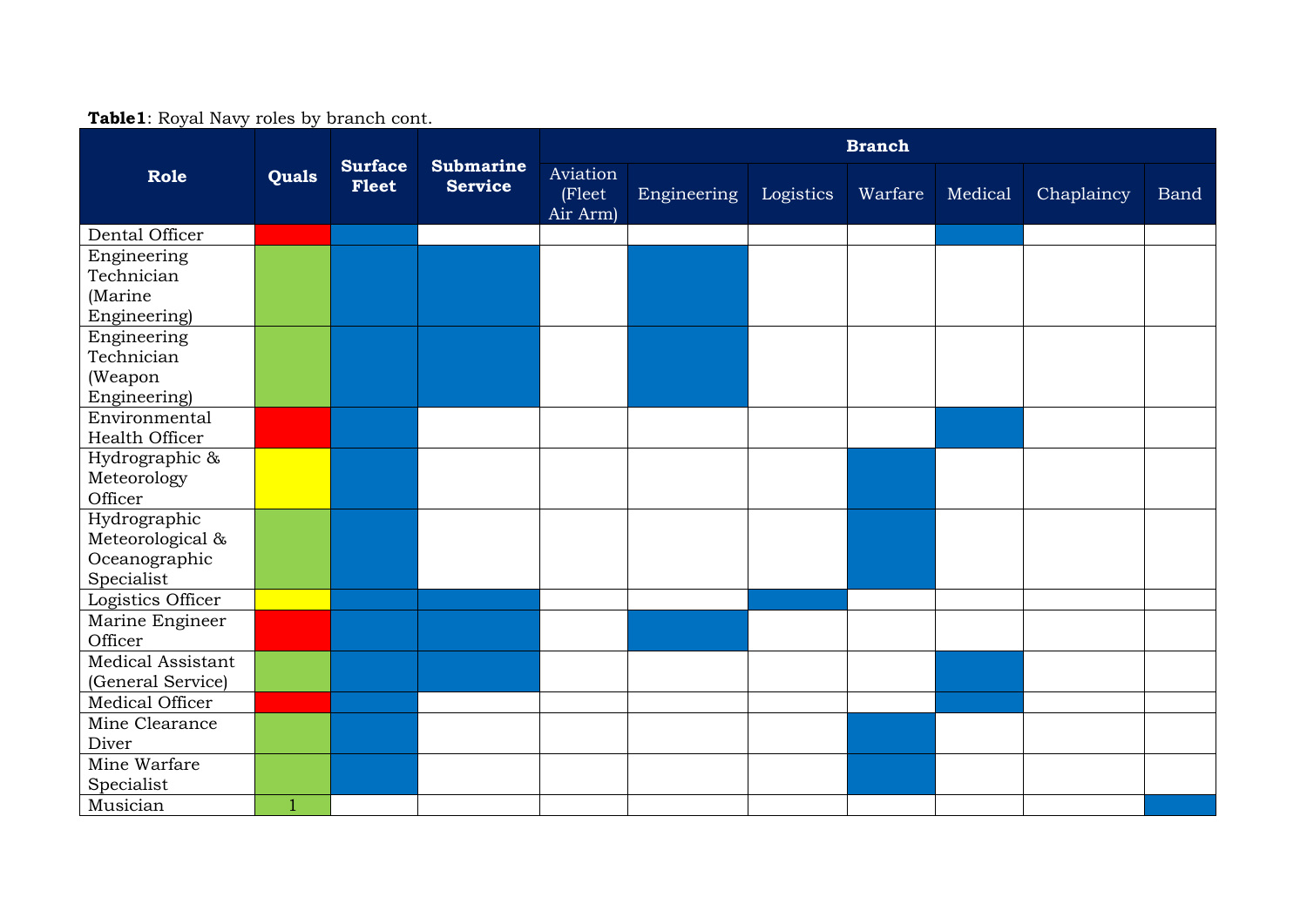| _. _._, ._ _, _ ___ _ _,                             |                |                         |                                    | <b>Branch</b>                  |             |           |         |         |            |      |  |
|------------------------------------------------------|----------------|-------------------------|------------------------------------|--------------------------------|-------------|-----------|---------|---------|------------|------|--|
| Role                                                 | <b>Quals</b>   | <b>Surface</b><br>Fleet | <b>Submarine</b><br><b>Service</b> | Aviation<br>(Fleet<br>Air Arm) | Engineering | Logistics | Warfare | Medical | Chaplaincy | Band |  |
| Naval Airman<br>(Aircraft Handler)                   |                |                         |                                    |                                |             |           |         |         |            |      |  |
| Naval Airman<br>(Survival<br>Equipment)              |                |                         |                                    |                                |             |           |         |         |            |      |  |
| Naval Nurse<br>(Qualified)                           |                |                         |                                    |                                |             |           |         |         |            |      |  |
| Nurse (Student)                                      | $\overline{1}$ |                         |                                    |                                |             |           |         |         |            |      |  |
| Nursing Officer                                      |                |                         |                                    |                                |             |           |         |         |            |      |  |
| Personnel<br>Logistician                             |                |                         |                                    |                                |             |           |         |         |            |      |  |
| Radiographer                                         |                |                         |                                    |                                |             |           |         |         |            |      |  |
| Seaman Specialist                                    |                |                         |                                    |                                |             |           |         |         |            |      |  |
| <b>Steward (Catering</b><br>Services<br>Logistician) |                |                         |                                    |                                |             |           |         |         |            |      |  |
| Supply Chain<br>Logistician                          |                |                         |                                    |                                |             |           |         |         |            |      |  |
| Training<br>Management<br>Officer                    |                |                         |                                    |                                |             |           |         |         |            |      |  |
| Warfare Officer                                      |                |                         |                                    |                                |             |           |         |         |            |      |  |
| Warfare Specialist                                   |                |                         |                                    |                                |             |           |         |         |            |      |  |
| Warfare Specialist<br>(Sensors)                      |                |                         |                                    |                                |             |           |         |         |            |      |  |

## **Table1**: Royal Navy roles by branch cont.